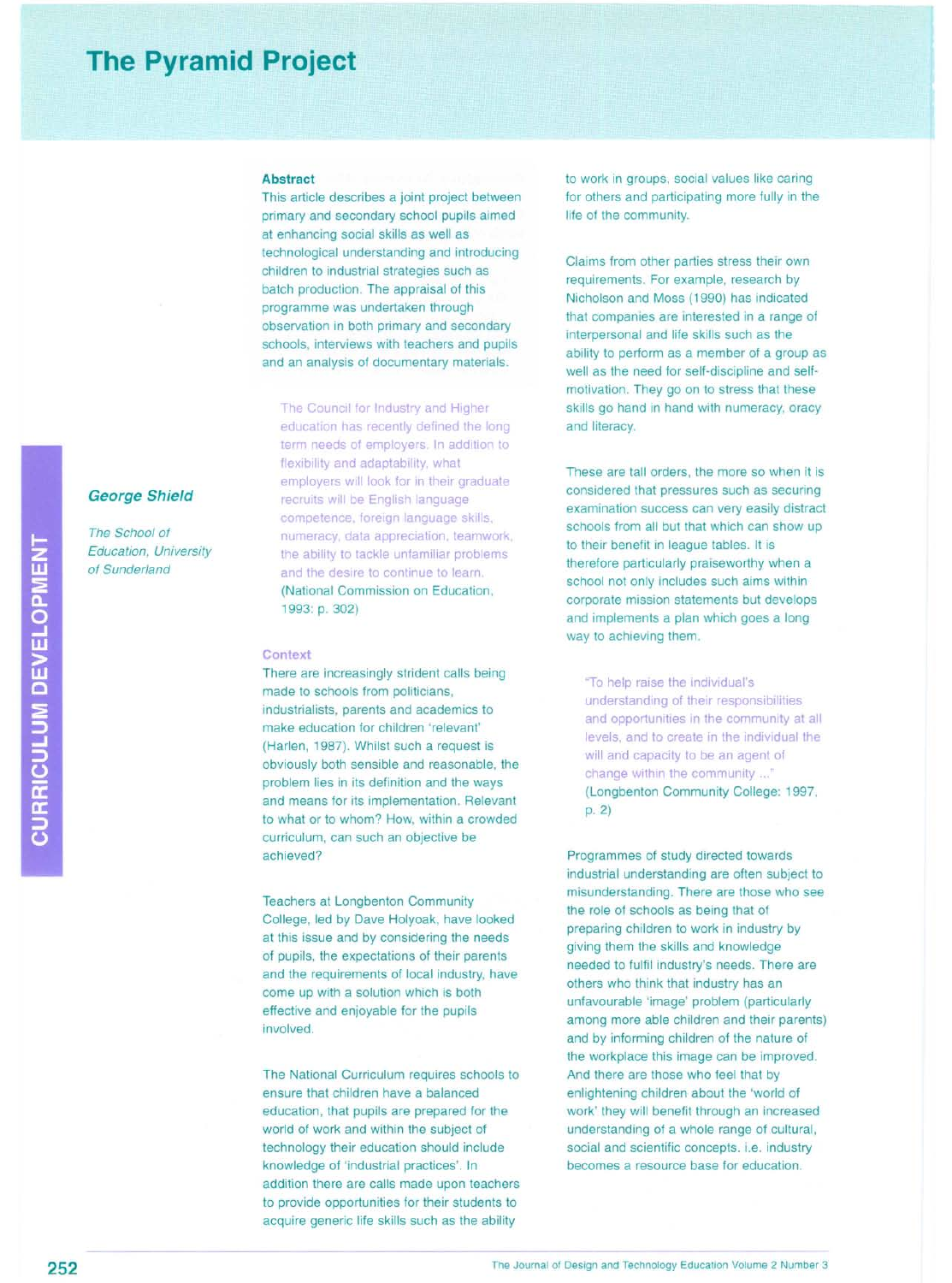In the northeast of England considerable investment has taken place to change the industrial base of the region from that of heavy engineering and mining to a more diverse format. This changing face is nowhere more obvious than in the immediate catchment area of the college where the construction of a multi-million pound electronics factory in an adjacent field is well under way. It is an illustration of the changing face of industry at first hand for children growing up in this area.

Together with this change in the understanding of what 'industry' represents is the need to ensure that education/industry links are seen to be important by children, teachers and the public at large. There is an imperative to ensure that our pupils are aware of the economic base of society.

"DeSign and technology in primary schools should introduce children to the concept of manufacturing and the applications of manufactured products. This should include some expression of the challenge of designing and manufacturing, as well as the evaluation of common products in terms of their success in technical, aesthetic and environmental terms." (Breckon, 1997: p. 14)

This education must start with an exploration of the place of technology within the school curriculum and also its broader aims outside the confines of the National Curriculum and there is no reason why this exploration should not start with the primary school (Jamieson, 1985).

## **The schools**

Longbenton Community College is at the centre of a large mixed community in the conurbation of North Tyneside. At its core is a comprehensive school of some 830 pupils who are aged between 11 and 19. It also helps to cater for the educational and social needs of the wider community by providing facilities, such as a library, meeting rooms and sports equipment. As well as catering for the educational pursuits and recreation of adults, local firms and a range of voluntary agencies also take advantage of this resource.

The college has a history of involvement with local business and industry. Students take part in work experience schemes and teachers have taken advantage of industrial placements to update their own understanding of current practice. The college also has a wide range of programmes with GCSE, A-level and GNVQ strongly represented. Other evidence of a strong vocational element running through the department is their participation in a Neighbourhood Engineering scheme and success in a number of technology competitions, the results of which are proudly displayed in a prominent position in the technology department.

The partners in this programme of education are nine local primary schools, most of them feeders to Longbenton Community College, and the college itself.

The primary school which was the focus of these observations was Ivy Road School. The school is a short distance away from the secondary school and serves a similar catchment area. The buildings of the primary school have been developed from a middle school which had changed its status when the LEA implemented a new system of primary and secondary education. One advantage this has created is the availability of a spacious workshop which is equipped to cater for the manipulation of a wide range of materials. This workshop, as well as other classrooms, had displays of work which show that 'technology' is no stranger to the school.

### **Aims**

This programme has been developed to:

- enhance both the primary and secondary school children's knowledge and understanding of technology and industrial practice within the context of the National Curriculum
- give both secondary and primary schoolchildren an opportunity to work together purposefully in a joint venture
- give primary school children an opportunity to visit their future secondary school, aiding their induction into the larger community.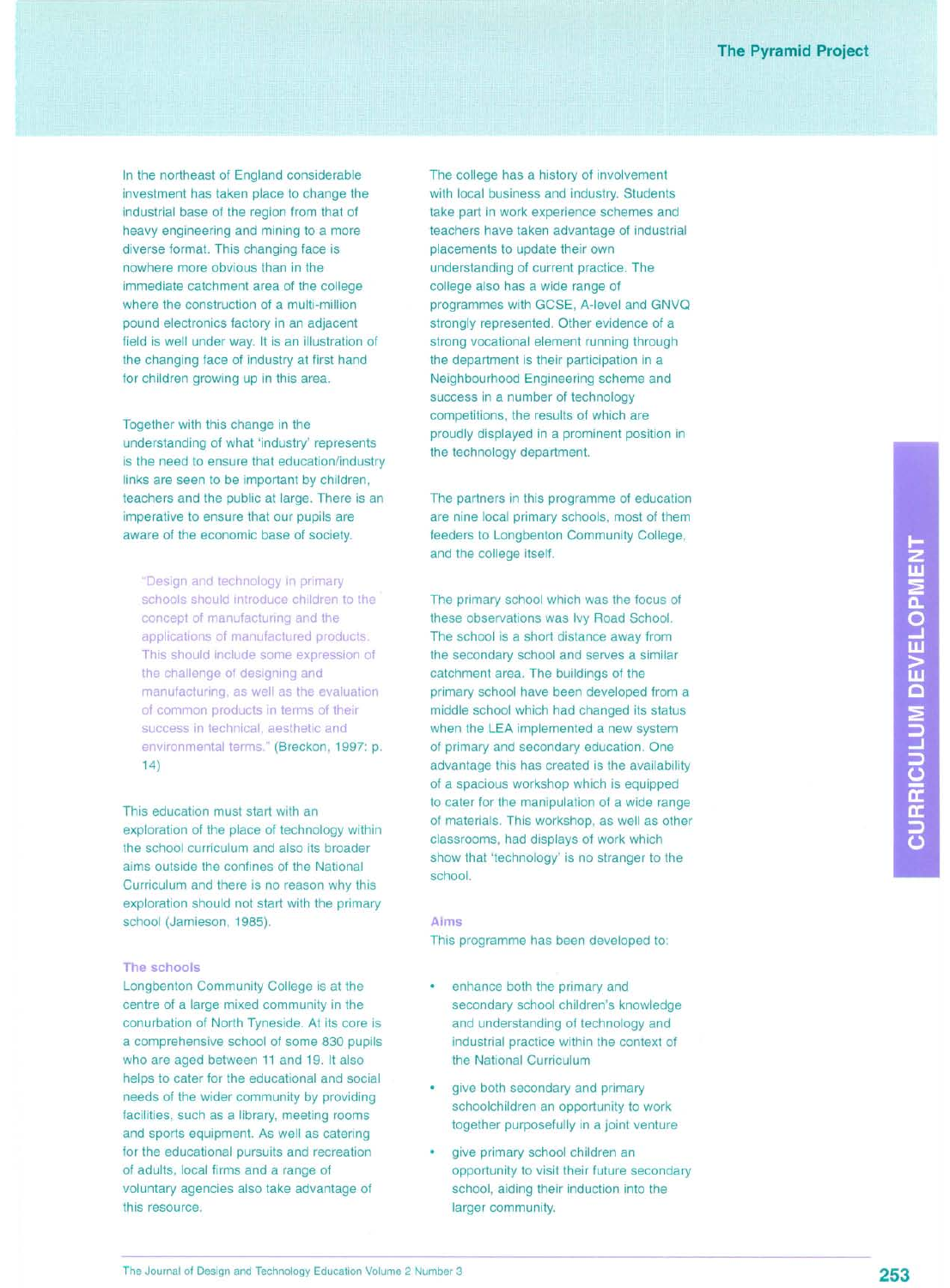*The small groups clarify details of the design specification*



**Implementation** How does the programme work?

The initial objective was to establish a learning experience which involved joint teaching by staff from both the secondary and primary schools together with a substantial input from the secondary school pupils. The project was to be undertaken on the premises of both schools.

In a preparatory session the class teachers from the primary school outline the task in hand to their pupils so that when children from the secondary school visit them they will be familiar with the expectations being placed upon them. The children are also well aware of what has happened in the past. The tradition of cooperation between the schools has been established over the last two or three years and the children often have friends and relatives in the other establishment who have already participated in the project.

Children from Year 9 of the secondary school then visit the primary school. After a brief introduction from a secondary school teacher the older children advise and supervise small groups of three or four primary pupils who are engaged in a design task. In this project (the projects do vary) the children were designing a 'steady hand' ball bearing game similar to the many which are commercially available. The secondary

school children led the discussion on generic design procedures as well as focusing on their specific task.

The project is supported throughout by teacher prepared work sheets which structure the pupils' work by guiding the procedure and also serve as a resource base of factual information and skill guidance. These work sheets are supplemented by a series of sheets with questions about the technology used. Such learning materials serve to consolidate the learning which has taken place and also provide a formative assessment tool to monitor the pupils' progress.

The secondary school pupils embarked upon their task by asking a series of prepared questions which elicited information about the younger children's interests and also helping to break the ice. The questions ranged from enquiries about the children's leisure activities to what they were expecting from the secondary school which they would be joining in the near future. Information about the younger children's knowledge of materials and craft practice was also obtained. (It was interesting to note that the younger children had experienced the process of 'filing' during their technology lessons; I suspect that this would have been a rare occurrence prior to the implementation of the National Curriculum.)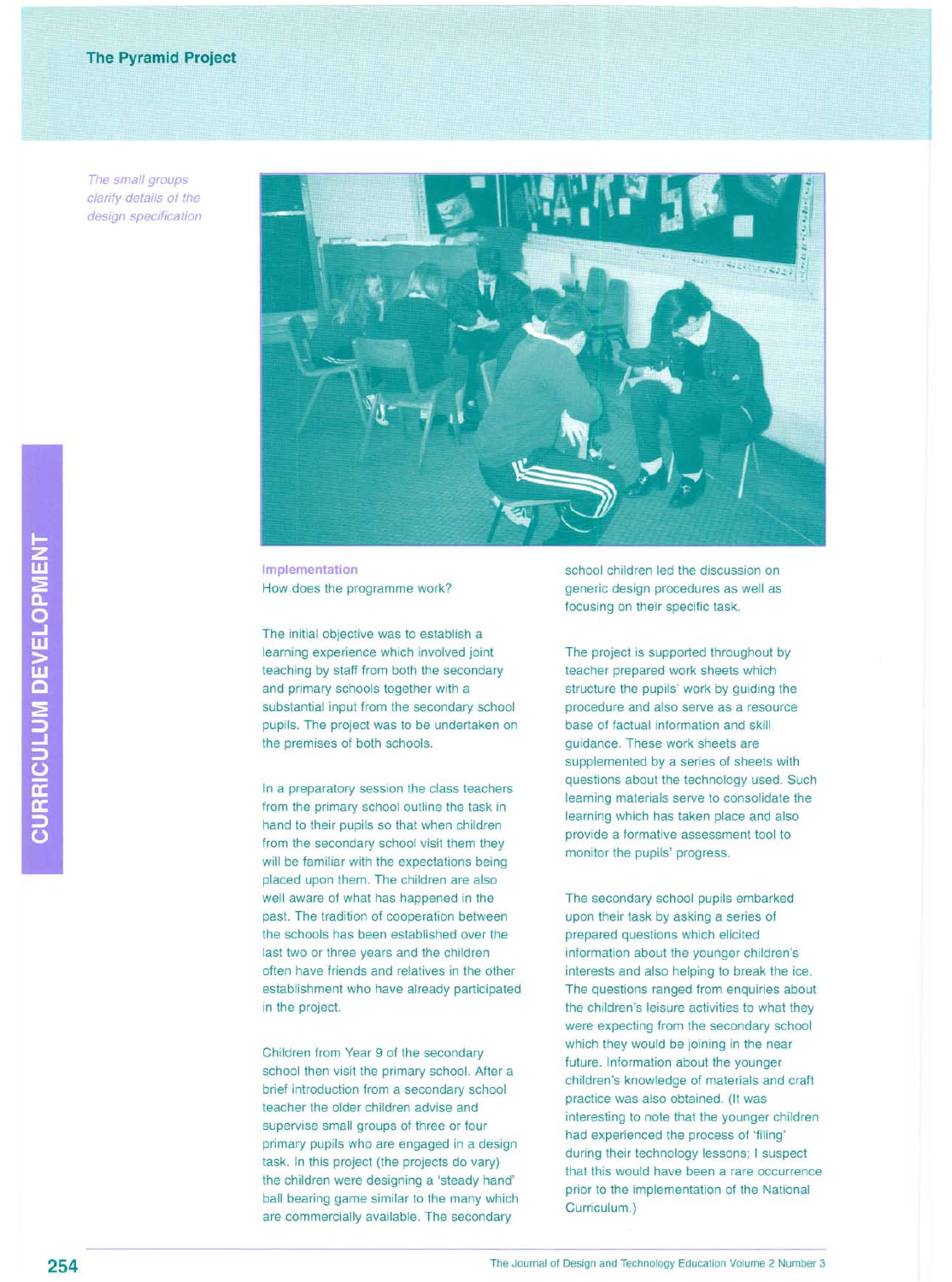## **The Pyramid Project**

*The production line under way*



The small groups now embarked upon their 'designing' task by producing ideas for their steady hand game. These ideas were very free ranging with the older children encouraging a range of tentative solutions which they were encouraged to draw and discuss. After this session and during the following weeks the teacher of the primary school children built upon this work and enabled each child to produce a finished insert (a coloured picture of either 50mm diameter or 50 mm square) which acts as the central focus for their game.

During this intervening period the secondary pupils were engaged in the planning of a 'production line' designed to batch produce the plastic bodies of the games. This involved not only an understanding of mass production and other industrial techniques but also an insight into the properties of the materials involved and some fundamental manufacturing techniques. For example a pedestal drilling machine had been adapted to press form pre heated acrylic sheet into a specially designed jig. Another jig had been developed to enable the band saw to be used to mass produce one of the components. (Whilst the pupils 'loaded' the jig the teacher operated the band saw.)

Pupils should be taught: that materials can be classified according to their properties and behaviour, and the major classifications within the material

categories they are using, e.g. thermoplastics and thermosets. (DFE, 1995: p.?)

When the primary pupils arrived at the secondary school for the second joint session they were again divided into small groups. As before, each group worked under the supervision of the secondary pupils. This time they produced the components for the game and also assembled the finished products. (A number of components had been produced in advance to avoid bottlenecks forming.) At an appropriate time the pupils moved in groups of four or five on to the next 'station' thus ensuring involvement in the whole production process.

The primary children then departed for their own school to 'finish' the game and be involved in a 'packaging' exercise, using school produced blister packs, and an exploration of commercial issues such as the 'pricing' of the game and the need for marketing.

What advantages can be claimed for this approach? It was immediately apparent that the links between the two phases of education were not artificial or 'forced'. The relationship between the teachers of the two groups was highly professional, friendly and effective. All of the teachers were aware of the aims of the project and also their roles,